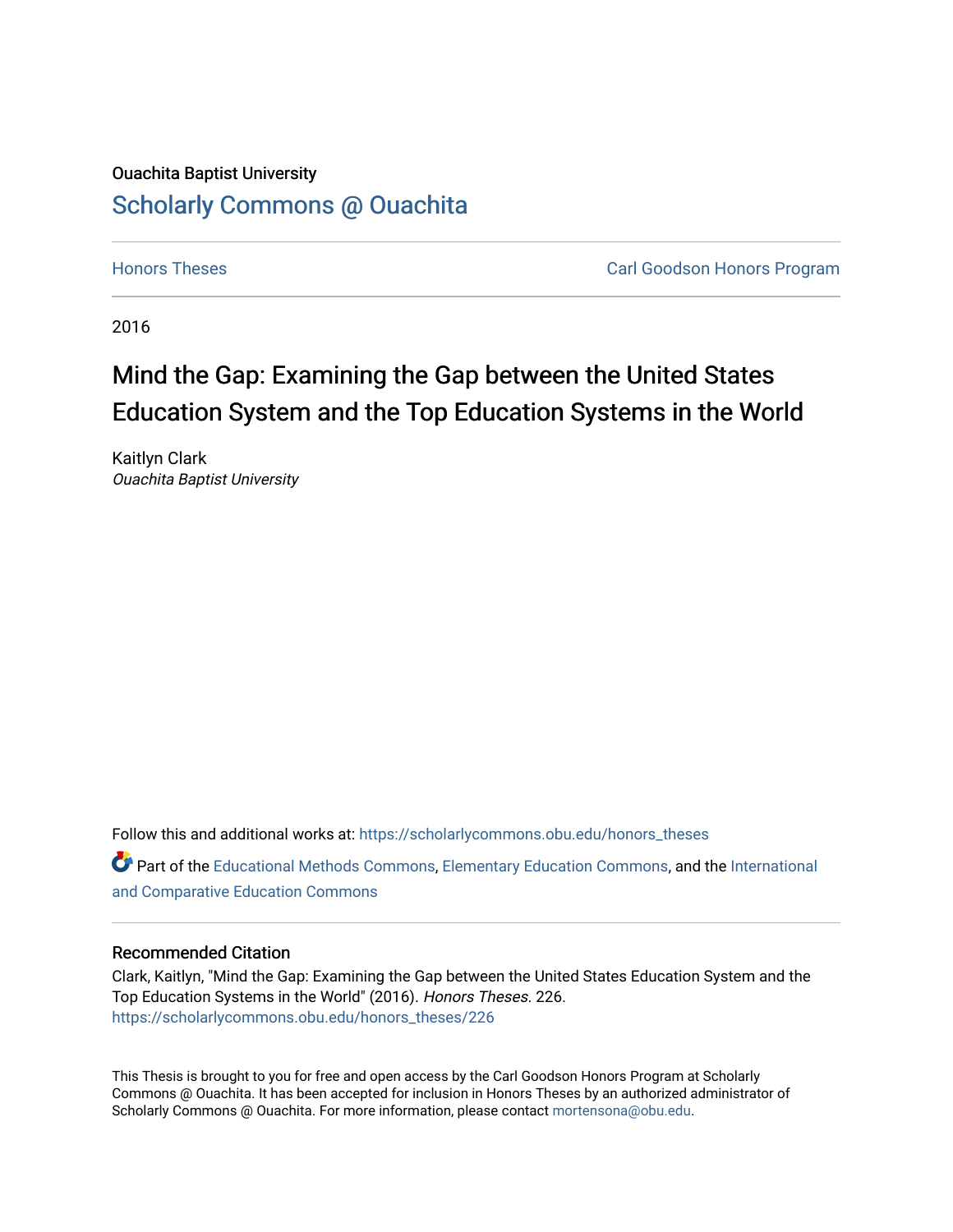# SENIOR THESIS APPROVAL

This Honors thesis entitled

"Mind the Gap: Examining the Gap between the United States Education System and the Top Education Systems in the World"

written by

## Kaitlyn Clark

and submitted in partial fulfillment of the requirements for completion of the Carl Goodson Honors Program meets the criteria for acceptance and has been approved by the undersigned readers.

Dr. Kathy Collins, thesis director

Dr. Rachel Pool, second reader

Dr. Ray Franklin, third reader

Dr. Barbara Pemberton, Honors Program director

April 19, 2016

EY-HICKINGBOTHANELIBRARY **DUACHITA BAPTIS" UNIVERSITY**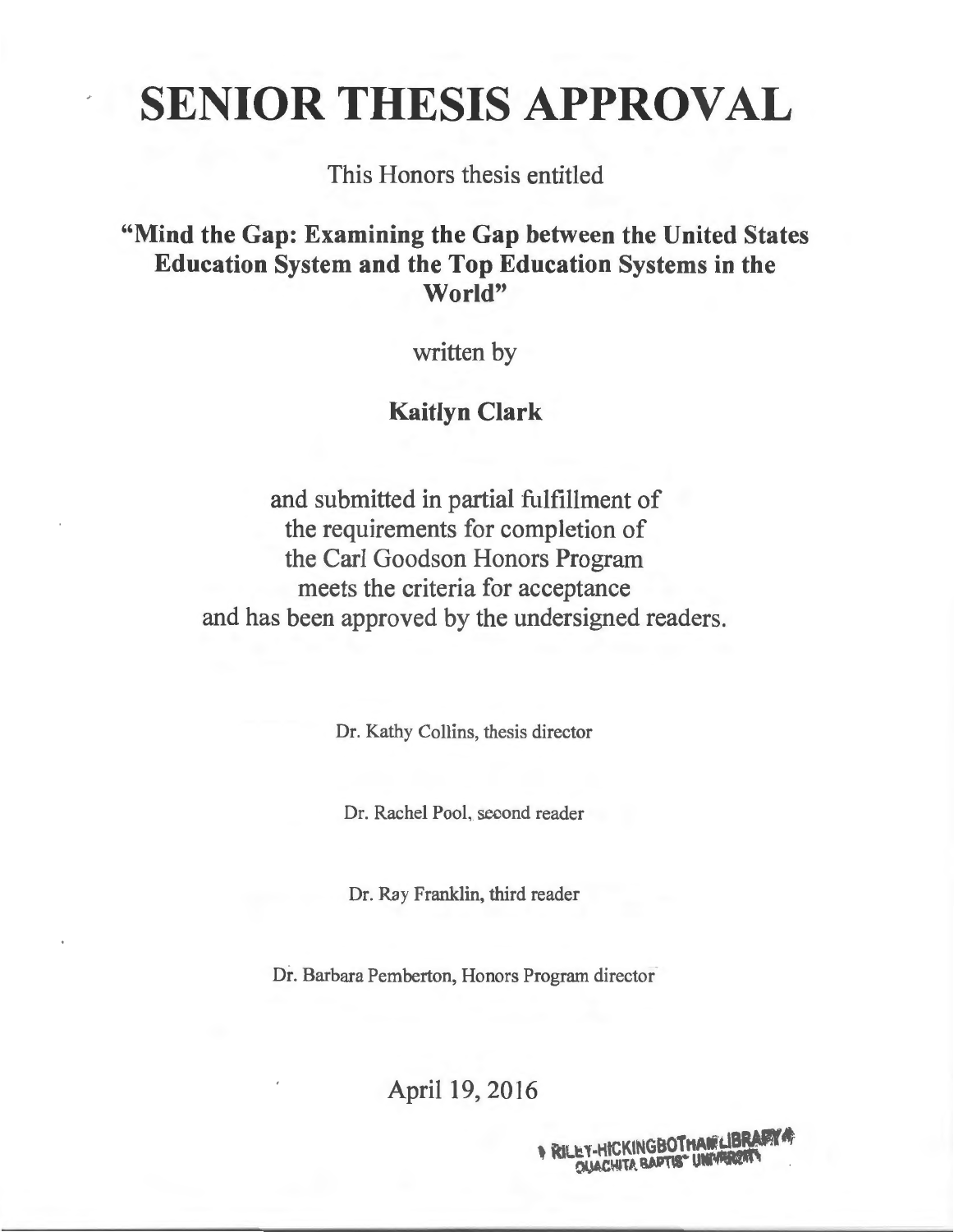$\overline{\phantom{a}}$ 

Mind the Gap: Examining the Gap Between the United States Education System and

the Top Education Systems in the World

Kaitlyn Clark

Carl Goodson Honors Program

Ouachita Baptist University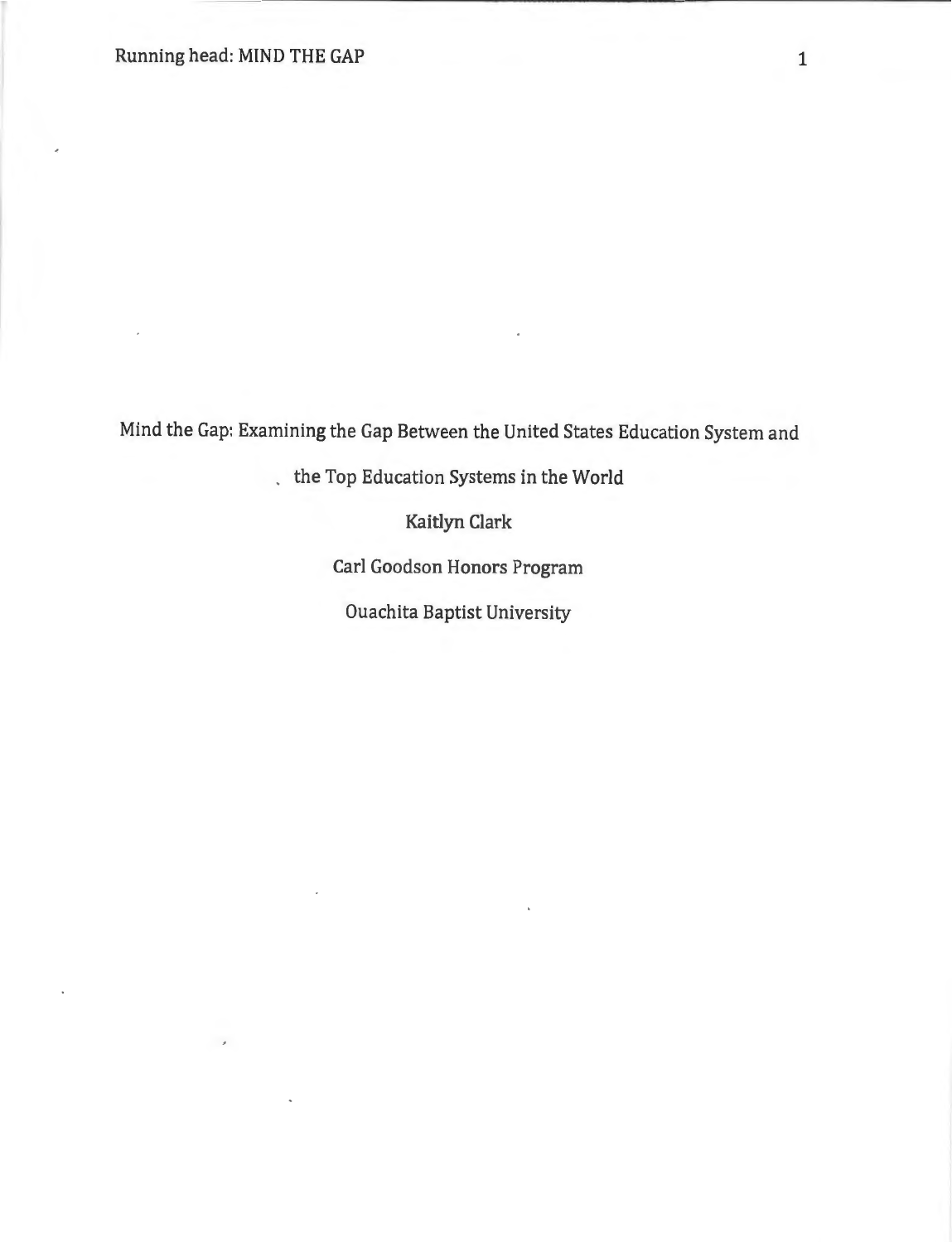Mind the Gap: Examining the Gap Between the United States Education System and

the Top Education Systems in the World.

Improving our education system is a hot topic right now in the political and educational worlds. As a country, we are always striving for the best educational experience for our students, but we are still faced with many challenges. According to the 2014 Pearson Index of Cognitive Skills and Educational Attainment the United States is ranked as number fourteen in the world. While we have risen from number seventeen since 2012, we are still not even in the top ten. In 2012, Finland had the top education system in the world and in 2014, South Korea had number one. Table 1

|           | Country A to Z       | <b>Overall Index</b><br>rank and score 2014 |      | <b>Overall Index</b><br>rank and score 2012 |      |
|-----------|----------------------|---------------------------------------------|------|---------------------------------------------|------|
| $\bullet$ | South Korea          | $-1$ Rank 1                                 | 1.30 | Rank 2                                      | 1.23 |
| <b></b>   | Finland              | via Rank 5                                  | 0.92 | Rank 1                                      | 1.26 |
|           | <b>United States</b> | Rank 14<br>×                                | 0.39 | Rank 17                                     | 0.35 |

Pearson. (2014, January). Index of Cognitive Skills and Educational Attainment.

In this paper, I am going to explore what it is about these two education systems that made them the best and compare these two education systems to the United States education system. I will look at factors such as cultural perspectives of education, government influence on education, extracurricular emphasis, school organization and curriculums, teacher training, and importance in the society and other factors that influence how an education system works. My goal of this project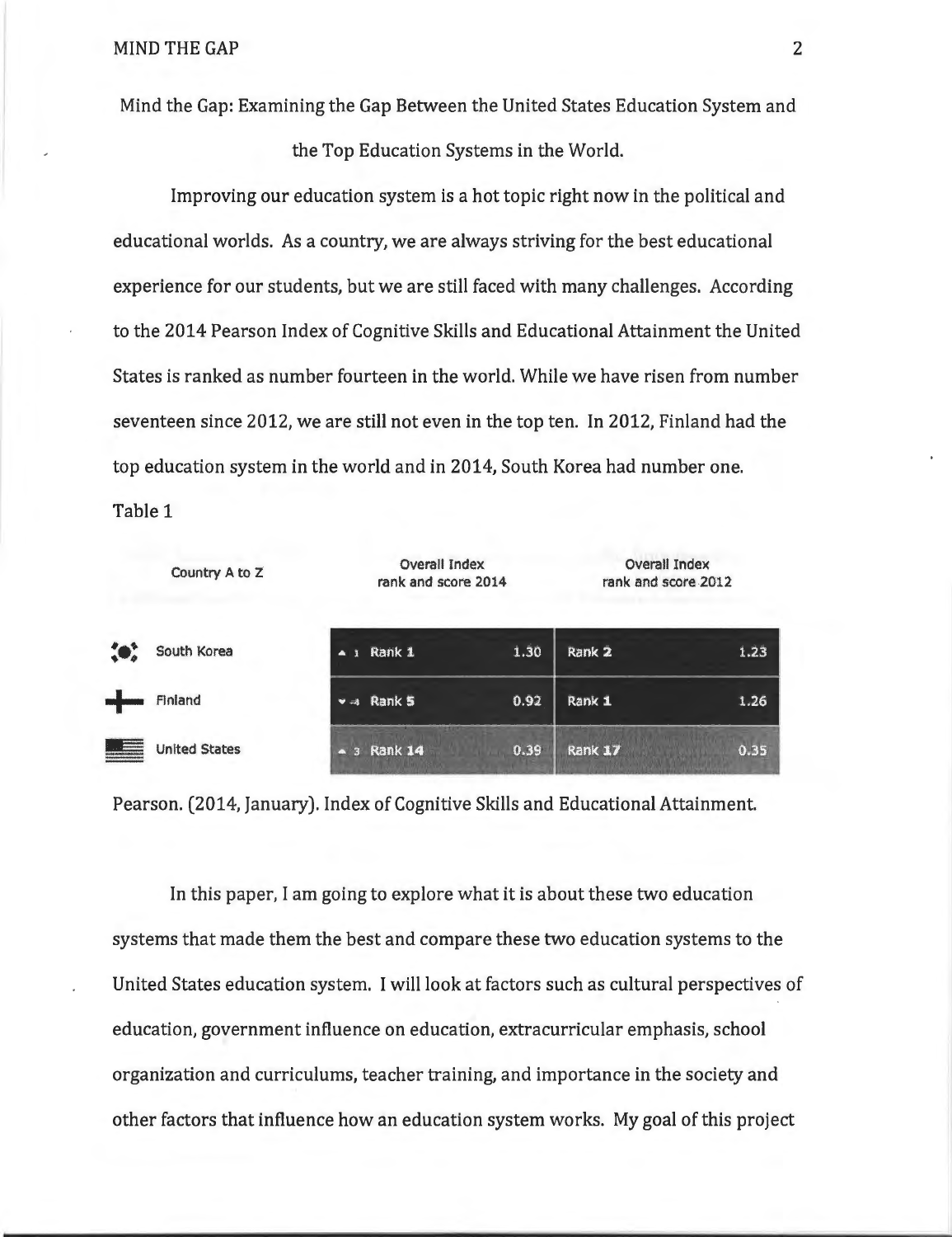is to find the gaps between the United States education system and the top education systems in the world and suggest some ways that we could eliminate those gaps to have the most effective education system in the world.

#### **Why Finland and South Korea?**

I chose Finland and South Korea because they have both been number one on the Pearson Index of Cognitive Skills and Educational Attainment. I also chose these two in order to gain knowledge through analyzing their different perspectives since South Korea is an Asian country and Finland is European. Choi (2014) discusses the education system models for both South Korea and Finland, stating that the South Korean model is one of "grit and hard, hard, hard, work" while the Finnish model is one of "extracurricular choice, and intrinsic motivation" (p. **1).** Both countries have a different approach to education, and their cultures are different from each other. It is good to examine ideas from different perspectives to in order to learn and understand the entire concepts, therefore in order to really "mind the gap" between the US and the top *systems,* I will be able to look at the different educational philosophies from these countries and determine how to implement the best strategies from each system into our own in order to improve our students learning environments and experiences.

#### **Exploring Factors that Influence Education Systems**

There are many factors that influence how education systems work. I chose five specific factors that I thought would be beneficial to research and compare across the United *States,* South Korea and Finland. The factors that will be discussed are cultural perspectives of education, government influence on education,

3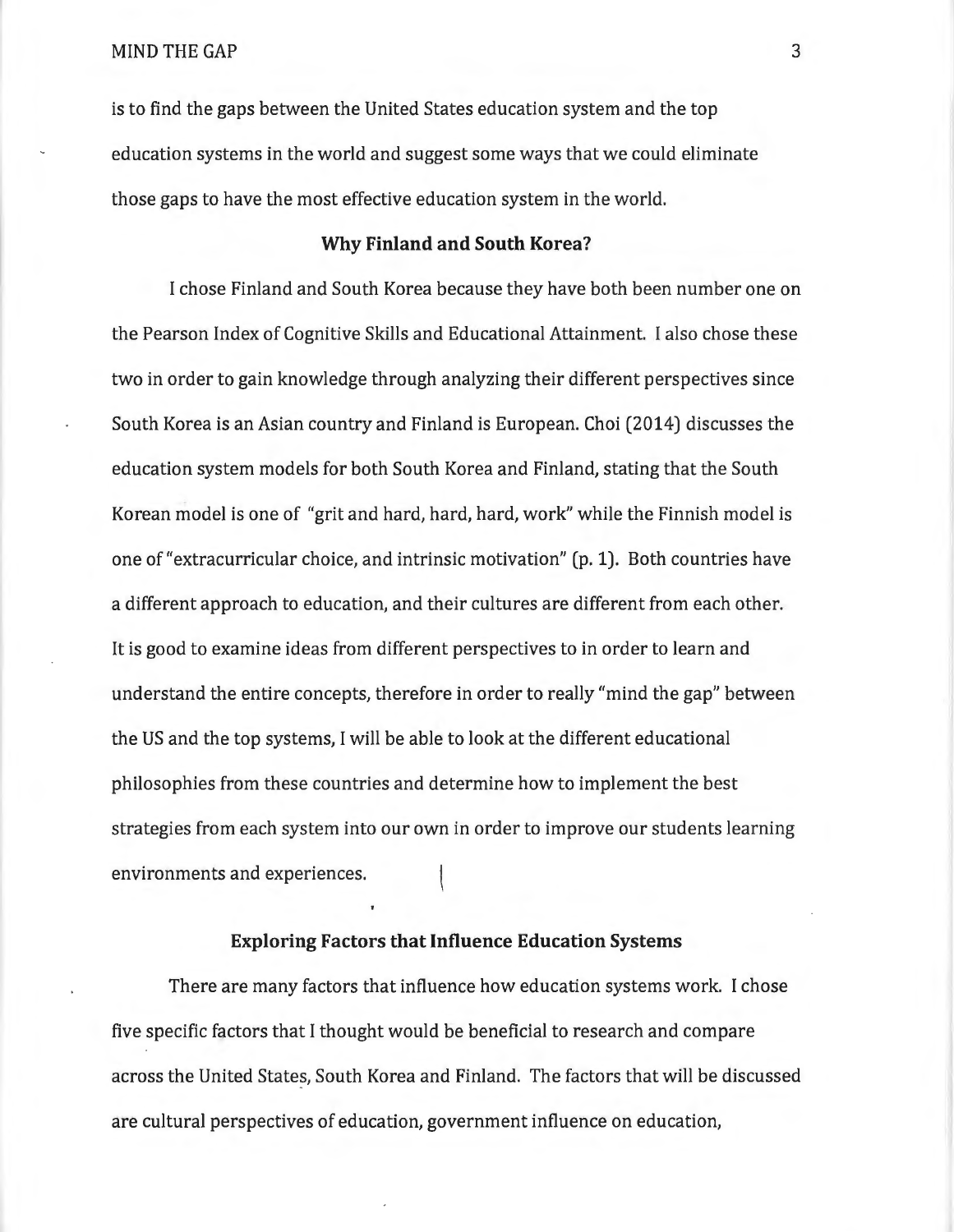extracurricular emphasis, school organization and curriculums, and teacher training and importance in society.

#### **Cultural Perspectives of Education**

What a country's culture believes about education is a major factor of what is important in its education system. Choi (2014) talks about the culture in South Korea by stating, "Today, many in the Confucian countries still respect the kind of educational achievement that is promoted by an exam culture. Among these countries, South Korea stands apart as the most extreme, and arguably, most successful" (p. 1). South Korea's cultural perspective of education is one that places an extremely high value on being the best, brightest, and smartest. Students in South Korea start very young doing homework and studying. They have very rigorous exams that are required for students to get into high school and college.

Lepi (2014) talks about the education systems of many top Asian countries when she says "All these countries' education systems prize effort above inherited 'smartness', have clear learning outcomes and goalposts, and have a strong culture of accountability and engagement among a broad community of stakeholders" (p. 1). In addition, Murray (2014) depicts the culture of South Korea surrounding the exams, stating,

This exam is so important to the nation as a whole that on the day of the test, the stock market opens late, airplanes are banned from landing or taking off, and rush hour is rescheduled, all to make sure students arrive to the test on time and are not distracted. One Korean mother describes this cultural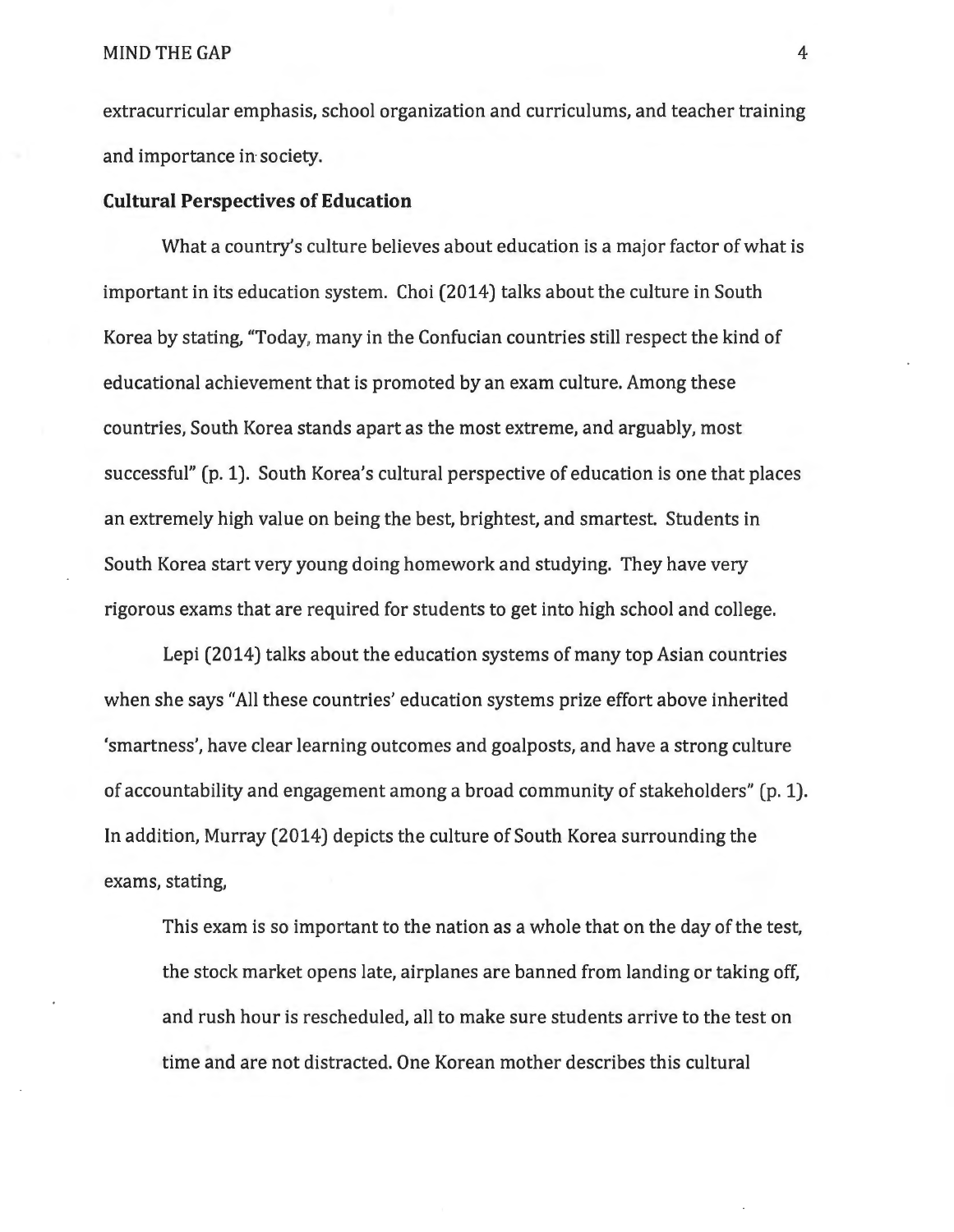commitment to education by saying, 'Korea has few natural resources, we don't even have much land, the only resource we have is people'. (p. 1)

Finland has a very different culture from South Korea. Choi (2014) states, "Finnish culture values intrinsic motivation and the pursuit of personal interest" (p. 1). Choi (2014) also says, "It's a low-stress culture, and it values a wide variety of learning experiences" (p. 1). The Finnish culture seems to be much less extreme from the South Korean culture. Sahlberg (2015) writes,

Being a relatively small nation situated between much larger powers of the East and the West has taught Finns to accept existing realities and take chances with available opportunities. Diplomacy, cooperation, problem solving, and seeking consensus have thus become hallmarks of contemporary Finnish Culture. (p. 17)

The Finnish culture is more relaxed and easy going than the Korean culture. This explains why their education system has a lot of free choice for the students. I believe one can learn a great deal about a country by studying the culture of the people who live there.

For my directed study for the Carl Goodson Honors Program, I wanted to understand how students from different cultures' view education. I surveyed students of different nationalities about their primary school experience and the importance of education to them. My survey was not very large, but it was a learning experience for me in conducting the survey. The students who participated in my study were from the United States, Indonesia, Zimbabwe, and Germany. One of the participants was from the United States, but experienced the majority of their

5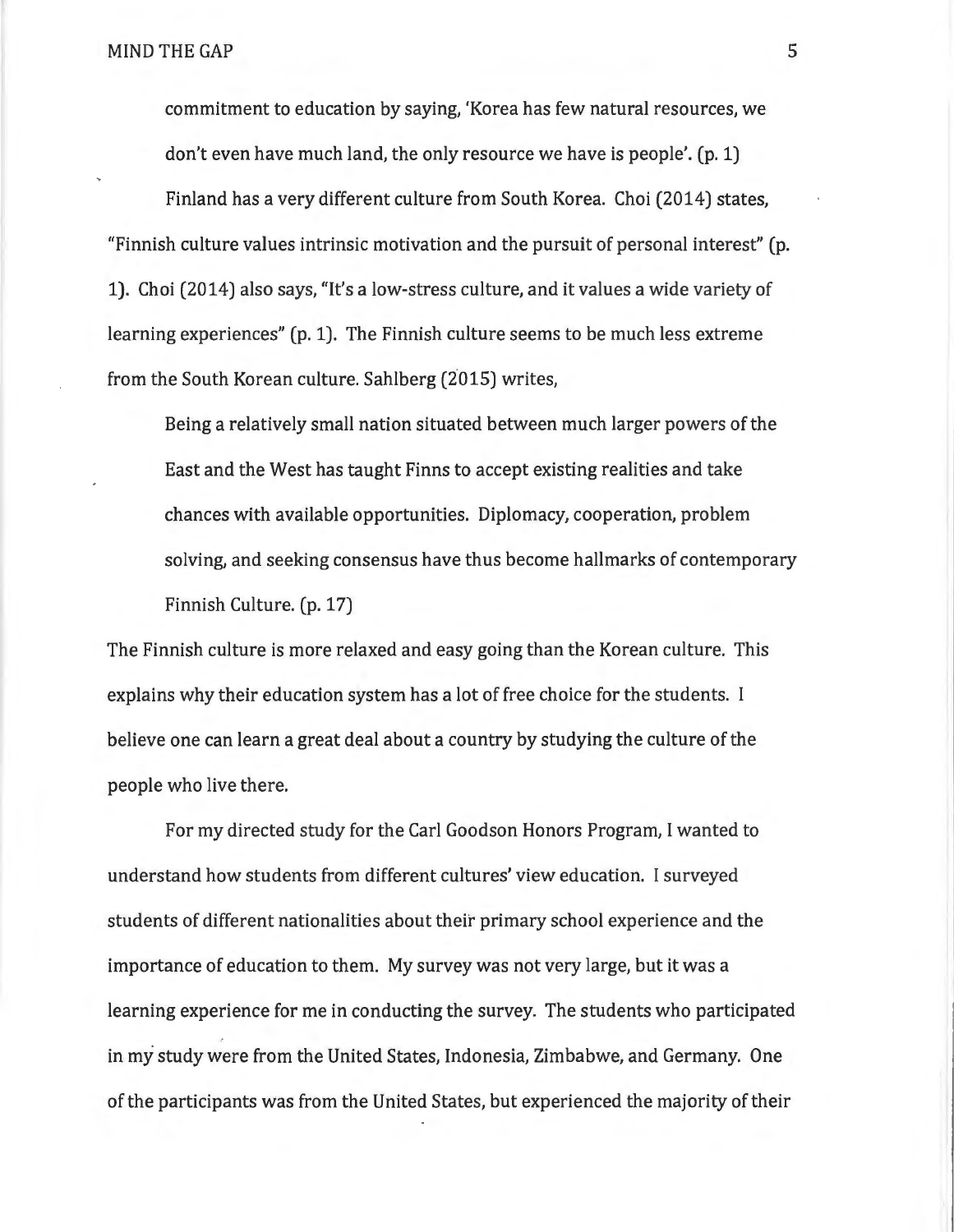primary schooling in the Ukraine. I asked what age the survey participants began their school experiences. One participant answered seven years old. Two participants answered six years old. Five participants answered five years old. Three participants answered four years old. I also asked the participants if they liked school as a primary/elementary student and ten out of the eleven participants said yes. Table 2 is a representation of this data. The blue is the yes answers and the red is the no.

#### Table 2

 $\mathbf I$ 



Count of Did you like school as an elementary/primary **student?** 

then

asked the participants about how important getting an education was to them. All of the participants rated getting an education as very important. For this question, I gave the participants a range to choose from. One was not important at all and five was extremely important. The participants average answer was 4.6. I also asked the participants if they thought their country viewed education as important and the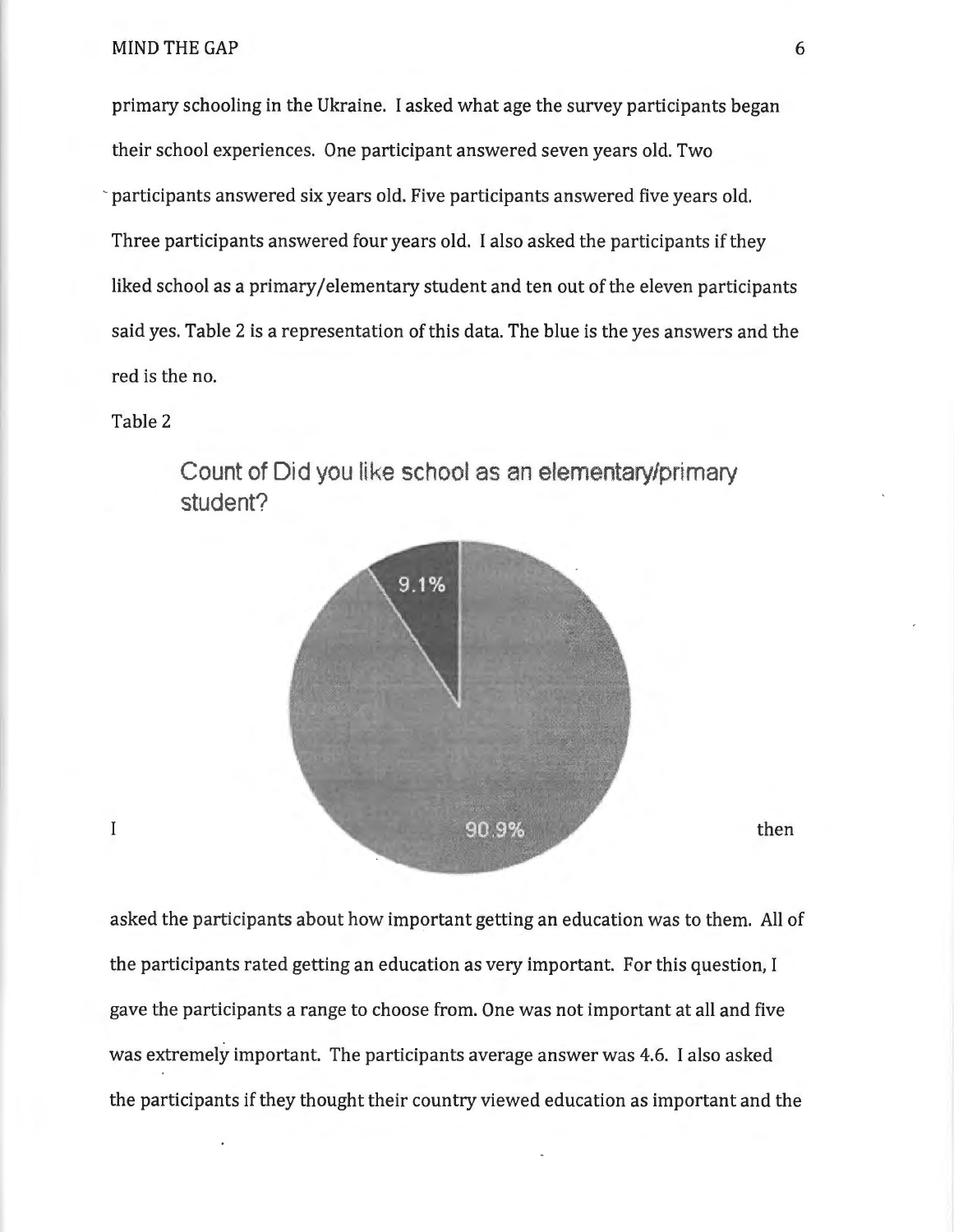results were varied. From my survey, I learned that students from many different places including the United States do think education is important but believe that their country doesn't think it is as important. A copy of the survey is available in Appendix A.

#### **Government Influence on Education**

Next, I explored the different levels of government the majority of education decisions are made from within each of the three countries. In the United States, the majority of funding and decisions about education come from the state and local levels. According to the U.S. Department of Education (2012),

Education is primarily a State and local responsibility in the United States. It is States and communities, as well as public and private organizations of all kinds, that establish schools and colleges, develop curricula, and determine requirements for enrollment and graduation. (p. 1)

In South Korea, the schools are run by the Ministry of Education, which is a division of the Korean government. The Center on International Education Benchmarking, henceforth known as CIEB, (2015 c) describes the Korean government's role in education when it states, "The structure of education governance is very similar to other Korean government operations, with major initiatives produced and funded by a central office and carried out by lower, regional offshoots of the central office" (p. 1). This basically means that the central government makes the majority of the education system decisions and then the regional areas are in charge of carrying out those decisions.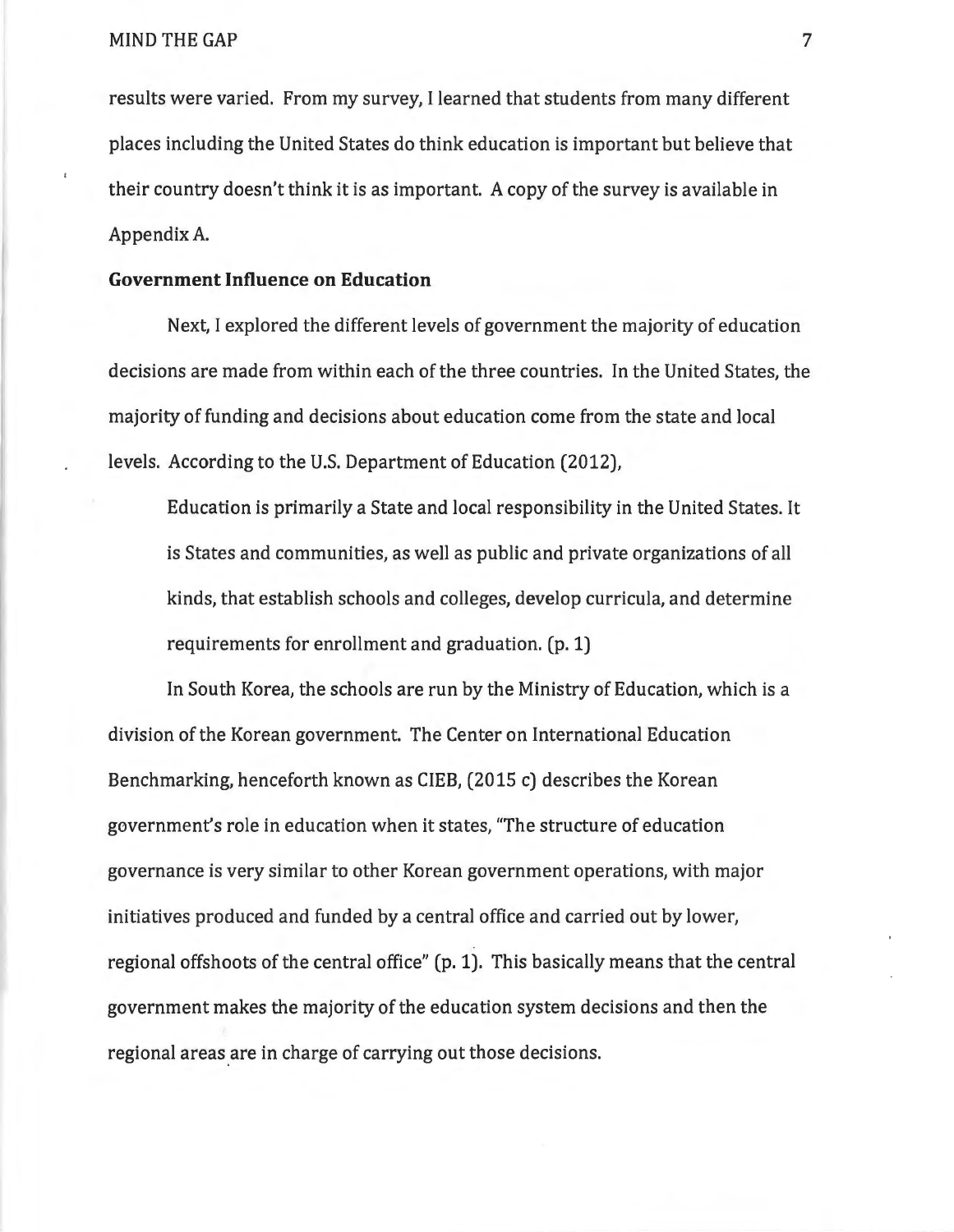Much like South Korea, Finland also has a ministry of education who is responsible for making decisions about education within the country. The CIEB (2015 a) describes the Finnish ministry of education by saying, "The Ministry of Education and Culture oversees all publicly funded education, including the development of the national core curriculum through The Finnish National Board of Education and the accreditation of teacher training programs" (p. 1). In regards to education funding in Finland, the previous article (2015 a) also explains "Funding responsibilities are divided between the federal and municipal governments with the federal government assuming about 57% of the financial burden of schools and municipal authorities assuming the remaining 43%" (p. 1). The United States government involvement in education is almost the opposite of South Korea and Finland. The majority of education decisions in the United States are made at state and local levels because decisions about education are considered a *state's* right Finland and South Korea both have government agencies that make decisions and implement them nationwide.

#### **Extracurricular Emphasis**

Another factor that is important to consider when looking at a country's education system is the extracurricular emphasis, or what the students do when they are not in school. There is not a lot of information on the extracurricular activities of students in South Korea. I believe that this is because of the test culture of South Korea. Most of the information about South Korean students discusses how much extra time they spend in school or studying for exams. It seems that students in South Korea spend their time outside of school doing more schoolwork and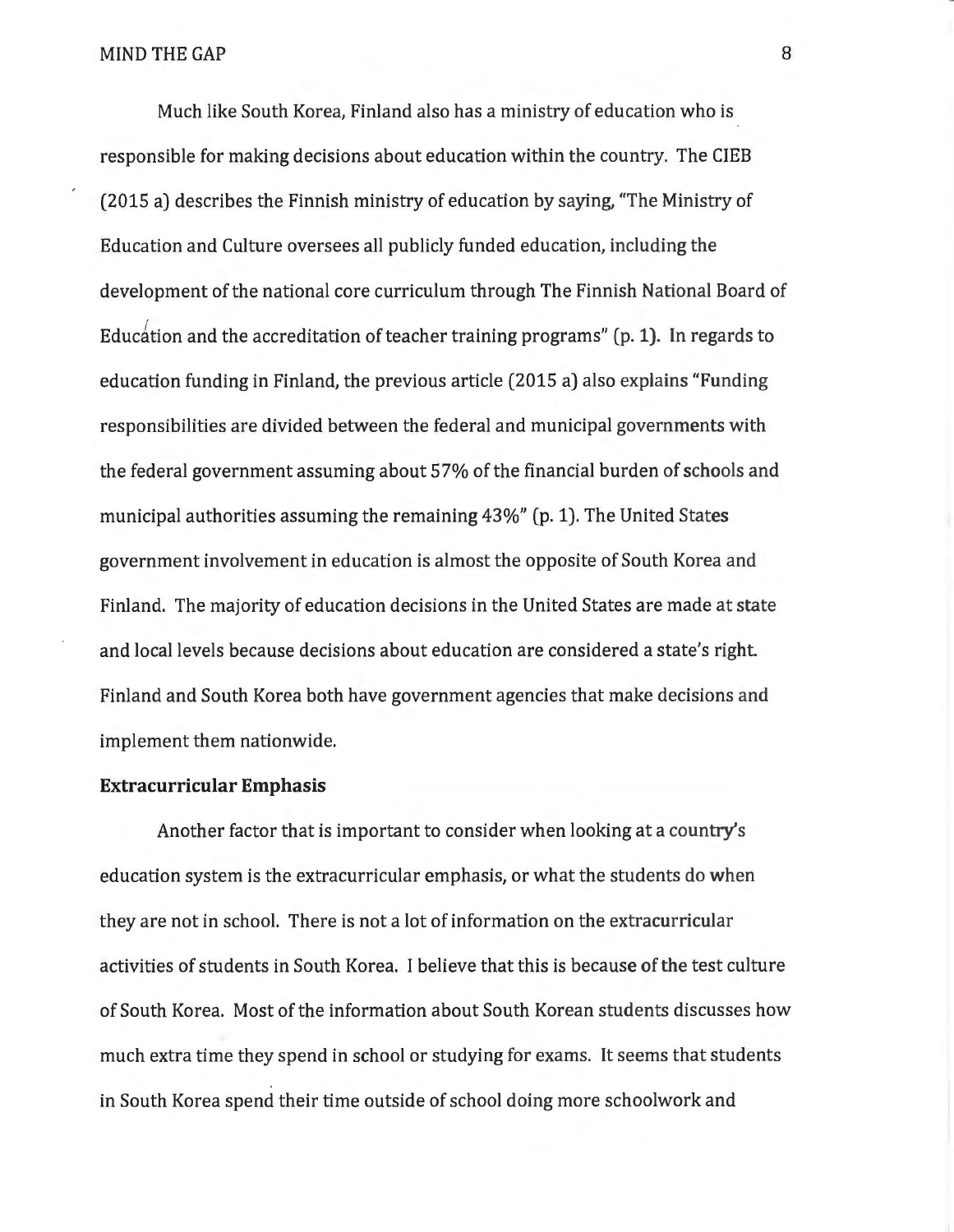preparing for the exams. The CIEB (2015 b) discusses the Instructional Systems of South. *Korea,* "Some estimates put the average total amount of time spent in school or studying as high as fourteen hours a *day,* five days a week" (p.1).

In Finland, the students spend much less time in school. Students are encouraged to pursue their interests with their education. Sahlberg (2015) writes,

People sometimes incorrectly assume that equity in education means all students should be taught the same curriculum, or should achieve the same learning outcomes in school" [...] "In Finland, equity means having a socially fair and inclusive education system that provides everyone with the opportunity to fulfill their intentions and dreams through education. (p. 61- 62)

In Finland, the extracurricular emphasis is defined by the freedom of choice that students have within their educational paths. South Korea and Finland have different approaches to extracurricular emphasis. South Korean students spend their extra time doing more schoolwork and studying, while in Finland the students are encouraged to pursue their interest and tie them into their educational paths.

#### **School Curriculums**

School curriculums are a very important factor in examining education systems. In South *Korea,* the Ministry of Education (MOE) is in charge of the curriculum. The Ministry of Education's most current curriculum defines what an educated person in South Korea should look like when it *states,* 

CD A person who seeks individuality as the basis for the growth of the whole personality

9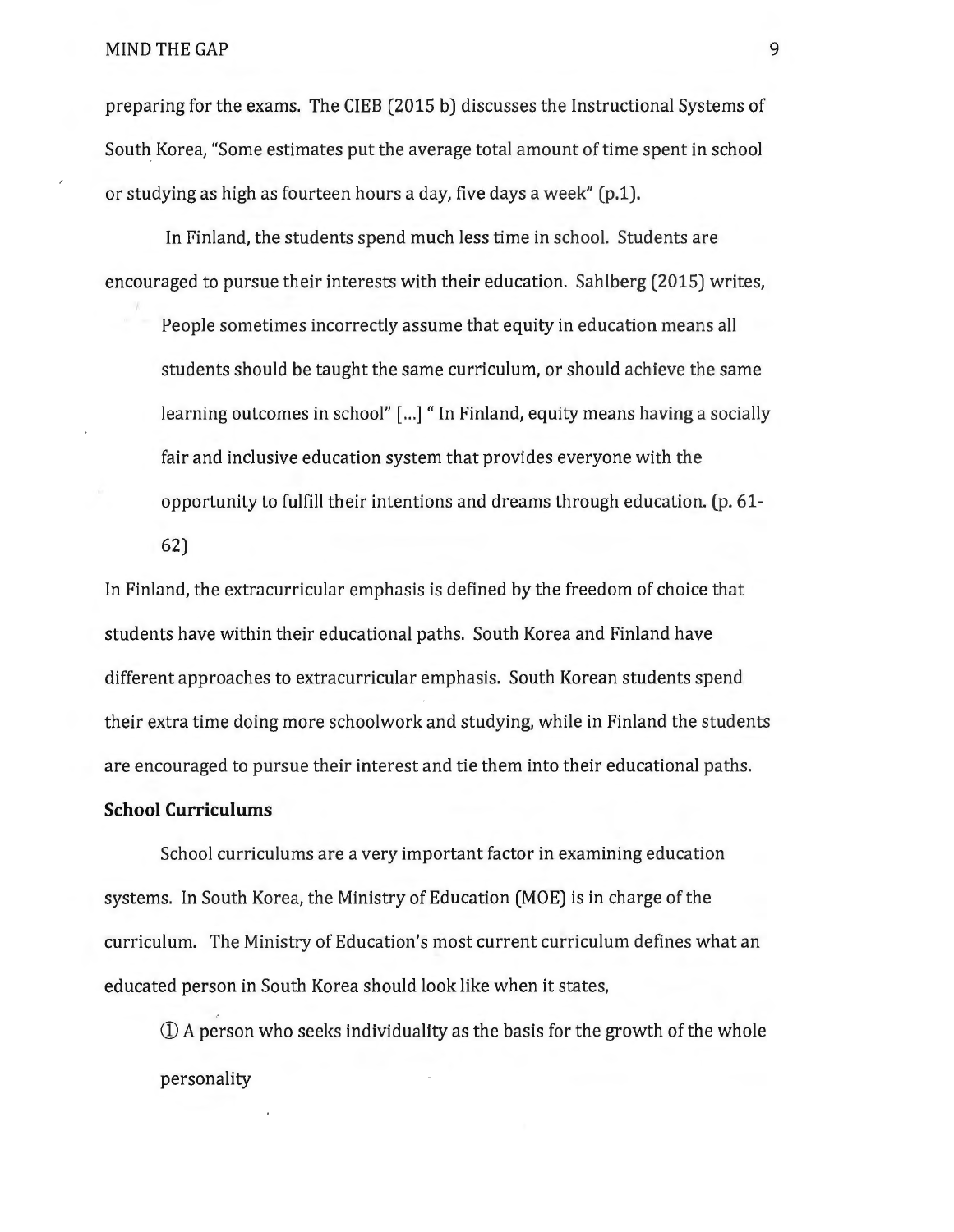®A person who exhibits a capacity for fundamental creativity ®A person who pioneers a career path within the wide spectrum of culture @ A person who creates new value on the basis of understanding the national culture

® A person who contributes to the development of the community on the basis of democratic civil consciousness. (MOE. 2004, p. 1)

In South Korea schooling begins at age six with primary school and students are at least required to attend school through age 15. At the end of junior high, they take an exam to determine which high schools they get into. Figure 1 in Appendix B shows an overview of the South Korean education system and path.

Finland has a national core curriculum that focuses on languages and a few core subjects such as math, sciences, physical education. religion or ethics, and art The system allows for student choices in other subject areas. An exert from Finland's national curriculum (2004) states,

Basic education must provide an opportunity for diversified growth, learning, and the development of a healthy sense of self-esteem, so that the pupils can obtain knowledge and skills they need in life, become capable of further study, and, as involve citizens, develop a democratic society. Basic education must also support each pupil's linguistic and cultural identity and the development of his or her mother tongue. A further objective is to awaken a desire for lifelong learning. (p. 12)

The CIEB (2015 a) says, "The curriculum outlines how teachers should focus on developing their students' creativity, management and innovation skills; with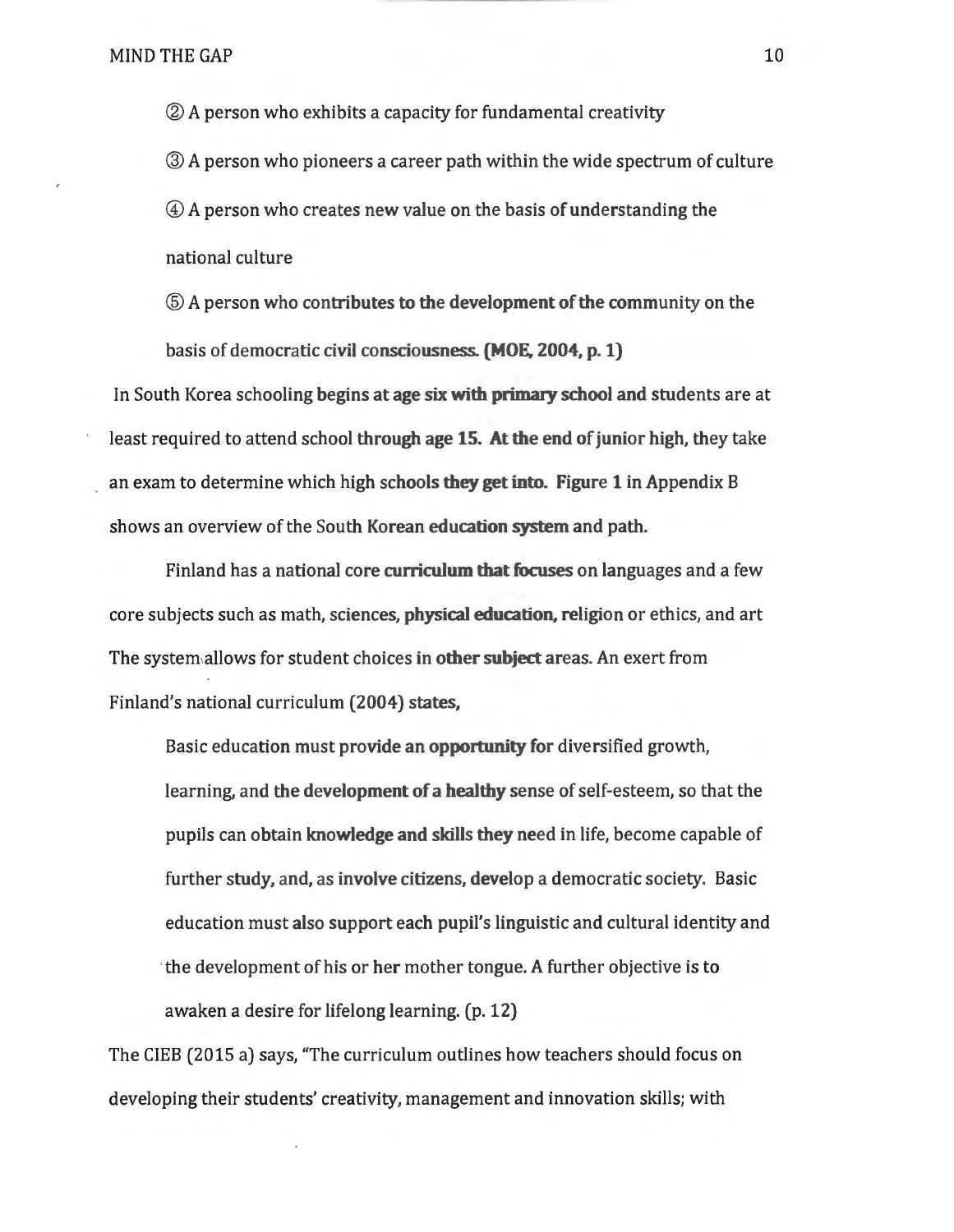teachers grasping these goals and selecting their own teaching materials and lesson plans, they have been successful in achieving the government's goals" (p. 1). The Finnish education system is free to all students starting at birth, but students are not required to attend school until age 7. After age *16,* the students decide how they would like to proceed with their educational path. Figure 2 in Appendix C depicts the path of education for a Finnish student. It is interesting that both South Korea and Finland have the option for regular secondary schooling with the path continuing toward upper level degrees or vocational secondary schooling when students reach their upper teenage years.

#### Teacher Training and Importance in Society

Another factor to analyze when comparing education systems is teachers, their preparation, and their value within the country or culture. This is one factor that South Korea and Finland seem to have in common. In both countries, teachers are regarded very highly and teaching is one of the highest viewed professions. The CIEB (2015 d) talks about teaching in South Korea by declaring, "Teaching is a highly respected profession in South Korea, and among the most popular career choices for young South Koreans. This is largely due to competitive pay, job stability, and good working conditions" (p. 1). Teachers in Korea seem to have a lot of ways to improve professionally. According to the South Korean Ministry of Education (2010), teachers who do not pass teacher evaluations receive training tailored to their needs while teachers who perform well on evaluations are given time to research and upgrade their expertise (p. 1).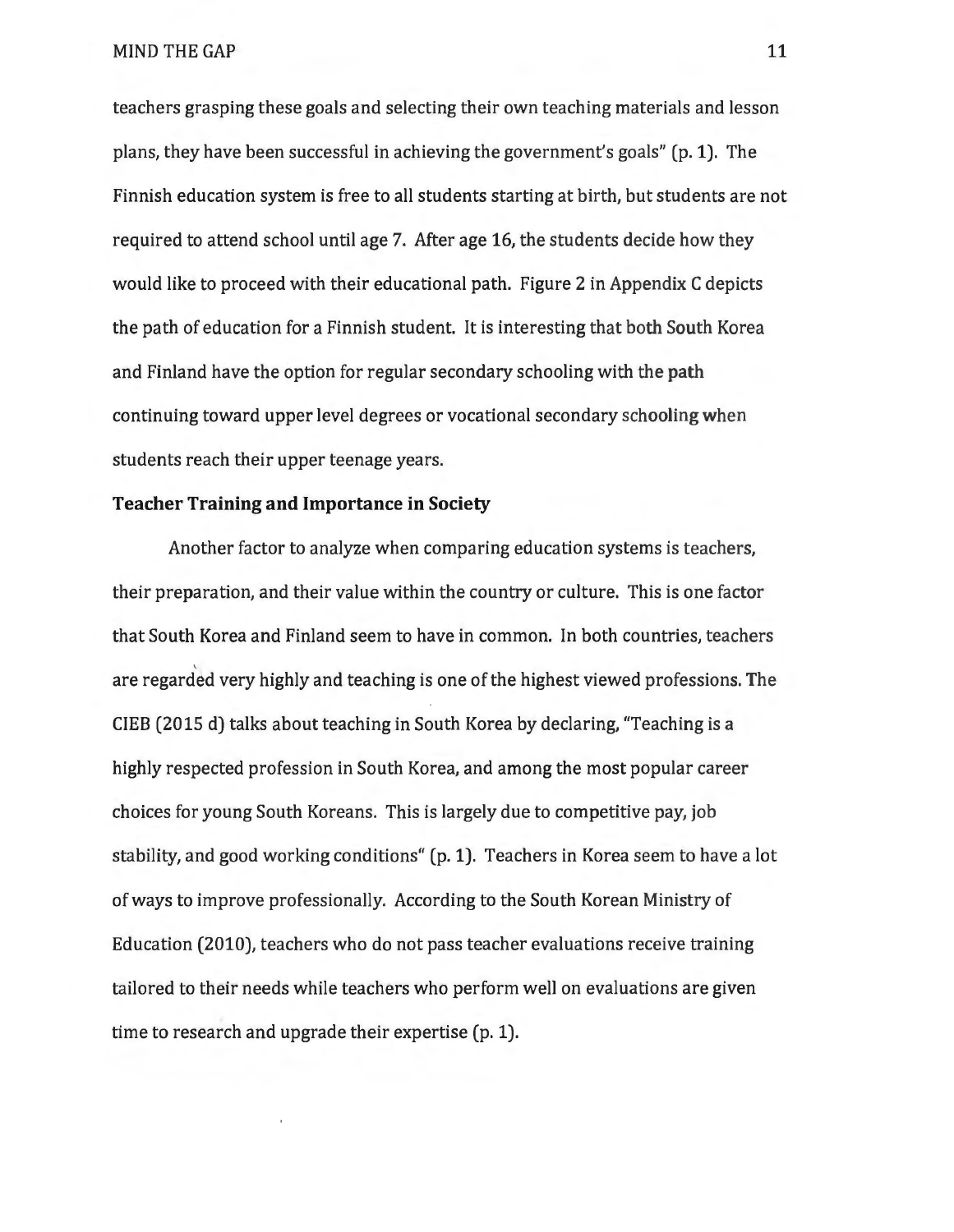Like South Korea, teaching in Finland is a very sought after career. Teachers in Finland are treated much like any other professional in the country. Sahlberg (2015) writes "Teachers at all levels of schooling expect that they will be given the full range of professional autonomy they need to practice what they have been educated to do: to plan, teach, diagnose, execute, and evaluate" (p. 105). In Finland, it is not only the culture of respect towards teachers that makes teaching so highly sought after. Finland has very high standards for its teachers, which makes teaching very prestigious. Both South Korea and Finland place high value on the teaching profession. They also provide plenty of professional development and support for the teachers within their countries.

#### Where are the Gaps? What Can We Do About Them?

South Korea and Finland are two very different countries with very different approaches to education, but both are very successful. One difference between the US education system and the systems of South Korea and Finland is the way that educational decision are made and passed around. The United States has many stakeholders that input their opinions into educational decisions in many different areas. A lot of educational decisions in the United States are made district by district, this causes the United States education system to be varied across the country. South Korea and Finland both have groups that make decisions about education that are carried out evenly across the nation. Another factor that is somewhat similar about Finland and South Korea but different in the United States is extracurricular activities. Both Finland and South Korea allow students a lot of freedom to choose their curriculum and educational path once they reach the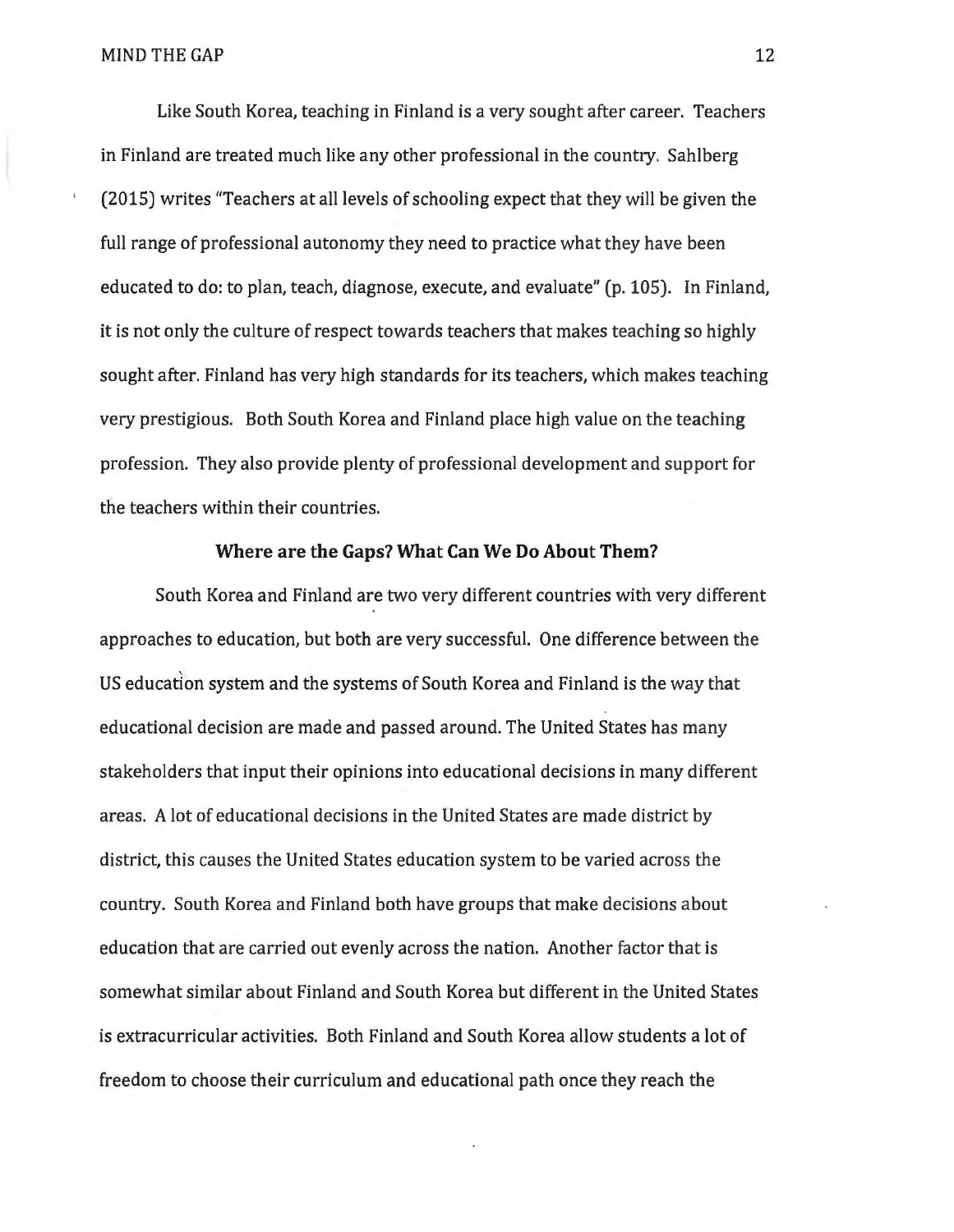secondary level. The United States has a pretty straightforward path for most students all the way through. It would be interesting to see what would happen in the United States if we were to take this approach to education. I think a major gap factor between the United States and the top performing countries is the way that teachers are viewed and valued by each country. Both South Korea and Finland hold the profession of teaching in the highest regard. They also provide a lot of support and opportunities for teachers to grow in professionalism and experience. I believe that one place that the US could start with closing the gap is by supporting and growing the teachers that we have.

#### **Conclusion**

The United States has a different approach regarding how to provide every citizen with a free education. When compared to other countries' educational approaches, there are many gaps and differences. This study's main goal was to analyze areas that legislatures, educators, and citizens could work on and improve I to provide the bed education possible. We can learn from and follow the models that have benefited other countries and adopt some of their techniques into our own in order to strive to be the best of the best.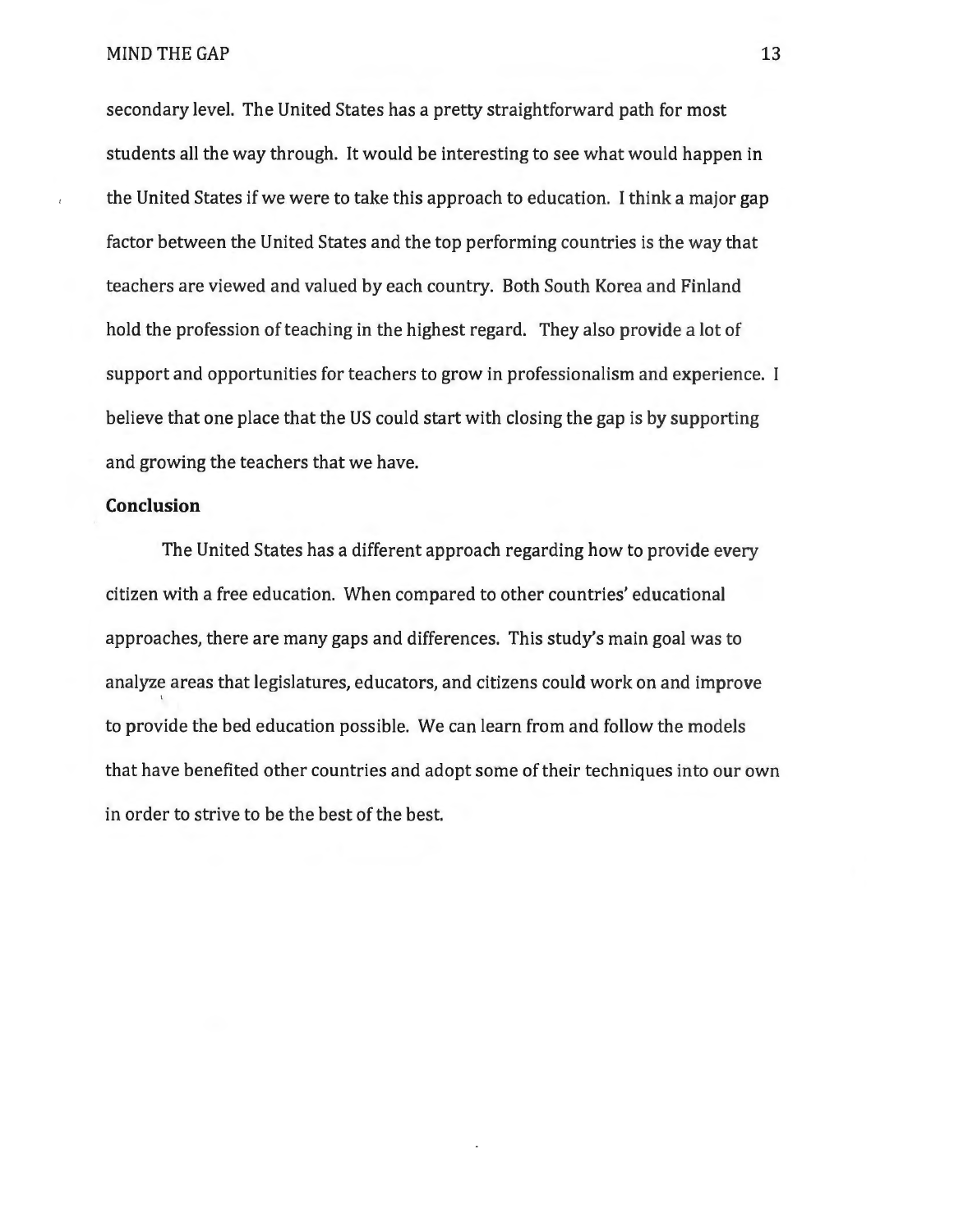#### References

A. (2004). Underlying values of basic education. National Core Curriculum for Basic Education 2004. Retrieved from

http://www.oph.fi/download/47671\_core\_curricula\_basic\_education\_1.pdf Center on International Education Benchmarking. (2015)a. Finland: System and school organization. Retrieved from http://www.ncee.org/programsaffiliates/center-on-international-education-benchmarking/top-performingcountries/finland-overview /finland-system-and-school-organization

Center on International Education Benchmarking. (2015)b. South Korea: Instructional systems. Retrieved from http://www.ncee.org/programsaffiliates/center-on-international-education-benchmarking/top-performingcountries/south-korea-overview/south-korea-instructional-systems/

Center on International Education Benchmarking. (2015)c. South Korea:

System and school organization. Retrieved from

http://www.ncee.org/programs-affiliates/center-on-internationaleducation-benchmarking/top-performing-countries/south-koreaoverview/south-korea-system-and-school-organization/

Center on International Education Benchmarking. (2015)d. South Korea: Teacher and principal quality. Retrieved from http://www.ncee.org/programs-affiliates/center-on-internationaleducation-benchmarking/top-performing-countries/south-koreaoverview/south-korea-teacher-and-principal-quality/

Chappell, B. (2013). U.S. students slide in global ranking on math,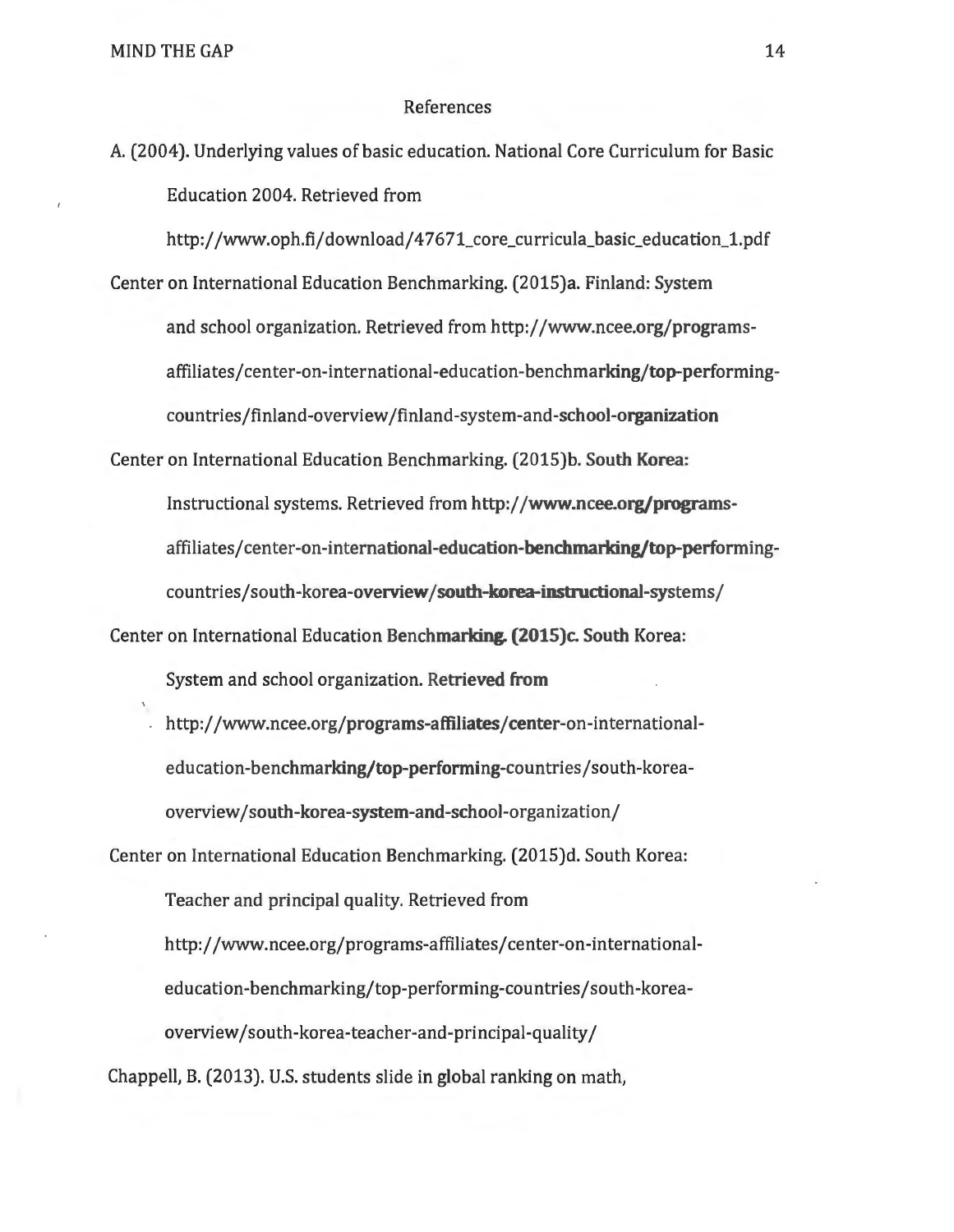reading, science. Retrieved from

http://www.npr.org/blogs/thetwo-way/2013/12/03/248329823/u-s-highschool-students-slide-in-math-reading-science

Choi, A. S. (2014). What the best education systems are doing right.

Retrieved from http://ideas.ted.com/what-the-best-education-systems-aredoing-right/

Lepi, K. (2014, May 23). The top 10 (and counting) education systems in the world. Retrieved from

http://www.google.com/url?sa=t&rct=j&q=&esrc=s&source=web&cd=1&ve d=OCCAQFjAA&url=http%3A%2F%2Fwww.edudemic.com%2Fleamingcurve-report-

education%2F&ei=Vb7oVM\_GMof7yATk\_ 4KYBQ&usg=AFQjCNGASzCSNQX\_X mEhjRfNJ90hj4I\_ 4A&sig2=IL1U1pqN4oMFeBamLPdDig&bvm=bv.86475890 %2Cd.aWw

Pearson. (2014, January). Index of cognitive skills and educational attainment. Retrieved from http://thelearningcurve.pearson.com/index/index-ranking

Poakden, R. (n.d.). 20 best education systems in the world. Retrieved from

http://www.mbctimes.com/english/20-best-education-systems-world

- Salberg, P. (2015). Finnish lessons 2.0: What can the world learn from educational change in finland? New York, NY: Teachers College Press.
- South Korean Ministry of Education. (2010). Major Tasks- MOE. Retrieved from http://english.moe.go.kr/web/1717/site/contents/en/en\_0275.jsp South Korean Ministry of Education. (2004 ). Overview- MOE. Retrieved from

**NRILEY-HICKINGBOTHAWLIBRARYA EY-HICKINGBOTTAN LIBROST**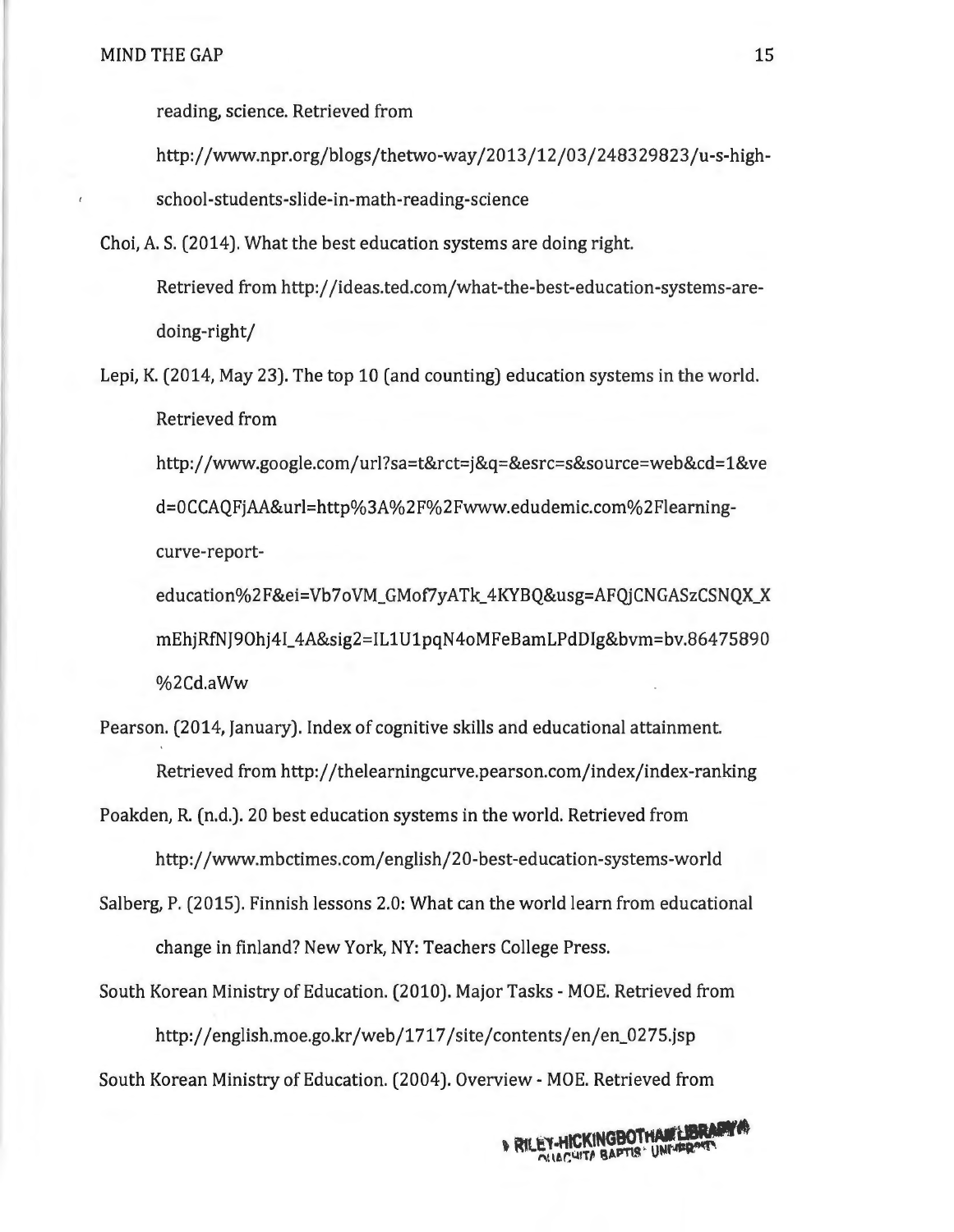$\overline{t}$ 

http://english.moe.go.kr/web/1691/site/contents/en/en\_0203.jsp

U.S Department of Education. (2012, February 13). Federal role in education.

Retrieved from http://www2.ed.gov/about/overview/fed/role.html

Zhao, E. (2012, November 27). Best education in the world: Finland, South Korea top country rankings, U.S. rated average. Retrieved from http://www.huffingtonpost.com/2012/11/27/best-education-in-thewor\_n\_2199795.html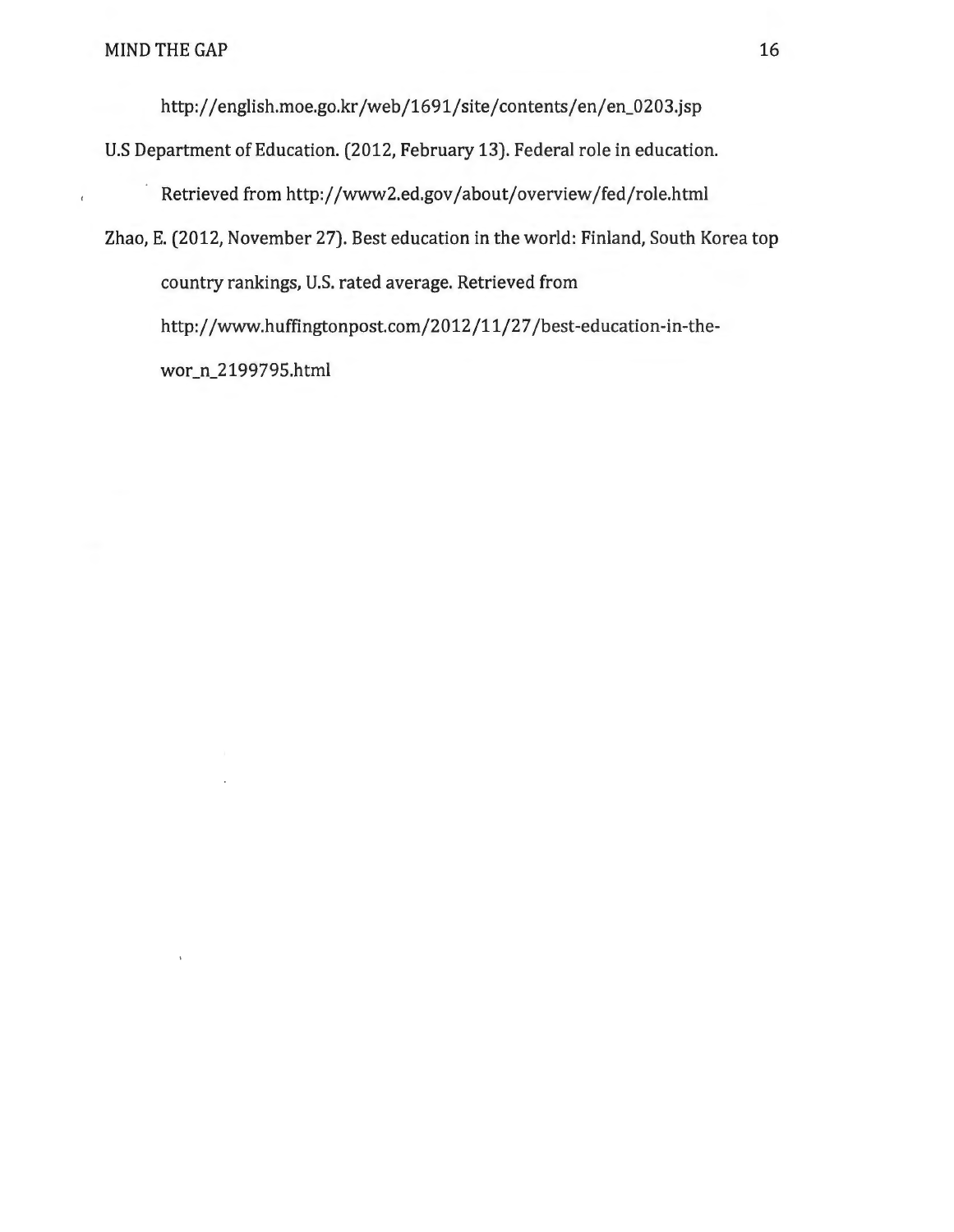#### **Appendix A**

#### Survey: Cultural Views on Education

What is your country of birth?

At what age did your school experience begin?

In what country did you experience most of your primary schooling?

What breaks or holidays did you have in your elementary/primary schooling?

Did you like school as an elementary /primary student?

In your opinion, how important is getting an education? Not important 1 2 3 4 5 Extremely Important

How would you rate your country's view of education? Not important 1 2 3 4 5 Extremely Important

How has your country's view of education changed since you were in elementary/primary school?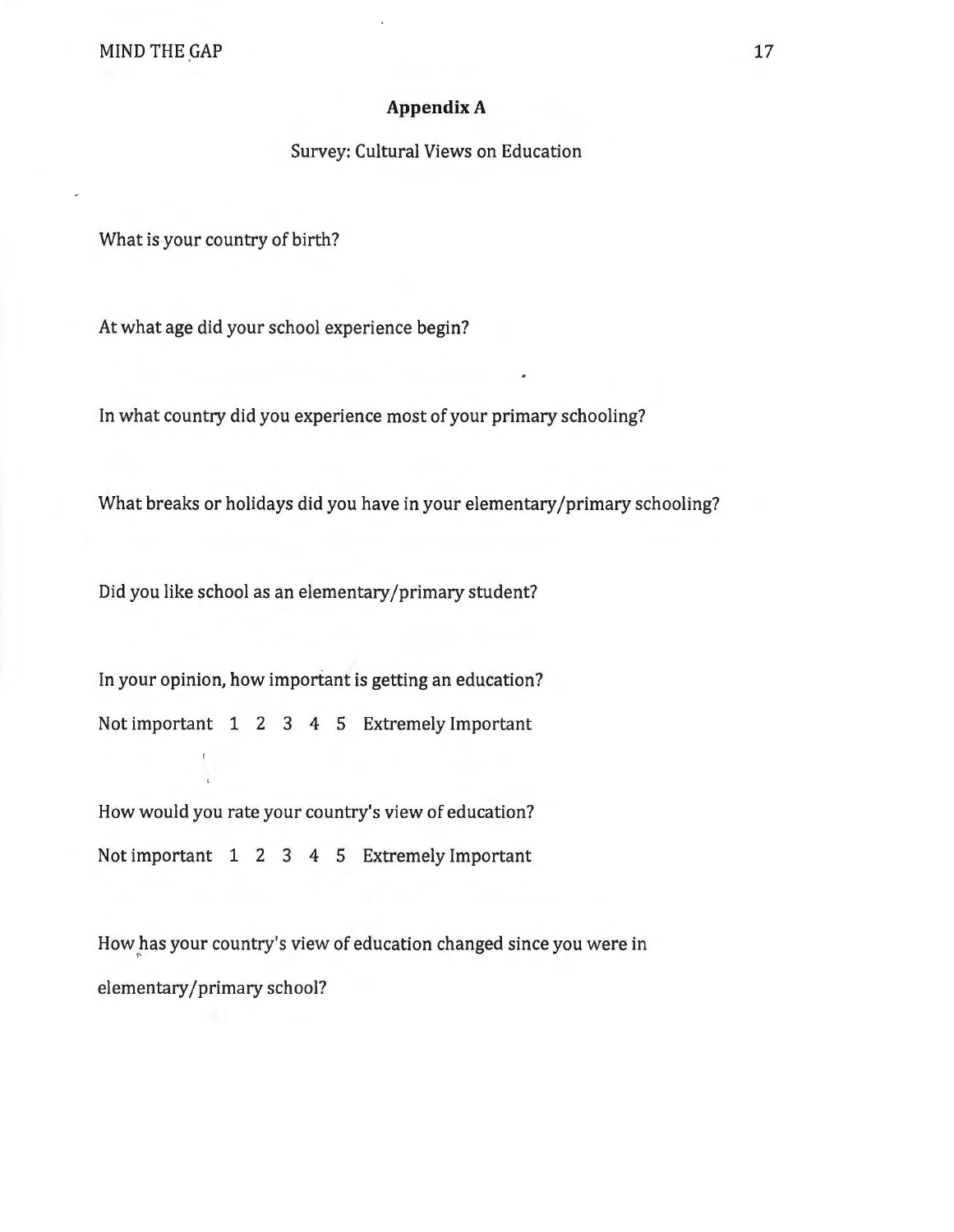#### **AppendixB**

Figure 1

#### **South Korea's Education System at a Glance**



Center on International Education Benchmarking.